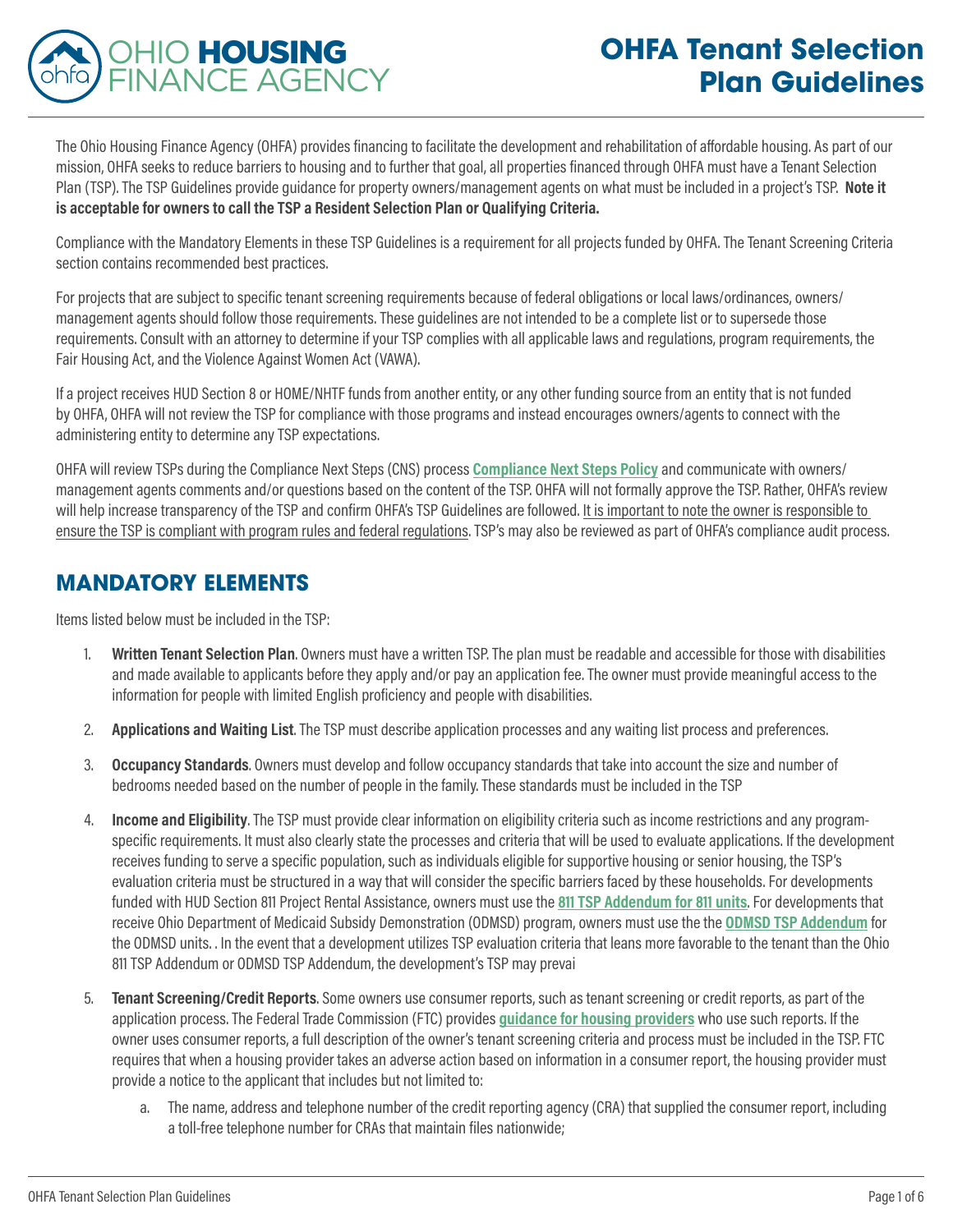

- b. A statement that the CRA that supplied the report did not make the decision to take the adverse action and cannot give the specific reasons for it; and,
- c. A notice of the applicant's right to dispute the accuracy or completeness of any information the CRA furnished, and the applicant's right to a free report from the CRA upon request within 60 days.

Important: Owner is responsible to ensure any updated guidance from FTC is incorporated into the TSP.

- 6. **Notice of Denial**. The TSP must state that owners must give applicants a prompt written notice of denial that states the criteria the applicant failed to meet and the process to appeal. The notice must contain a specificstatement as to the reason(s) for the decision. The applicant should understand from the statement why he or she is being denied. A specific timeframe needs to be established in the TSP to when the notice of denial should be given to the applicant.
- 7. **Appeals Process**. Housing providers must offer an appeals process and this process and timeline must be clearly stated in the TSP. The appeals process must allow an opportunity for applicants to provide information of mitigating circumstances or information that would demonstrate their ability to be a successful tenant, or correct inaccurate background check results. Housing providers must review all information provided to determine if the grounds for denial are a reliable indication of future tenancy performance. The housing provider must notify the applicant, in writing, of the outcome of the appeal. Note the person who makes the final decision on appeal is not the same person makes the original decision or is subordinate to that person. The determination of the appeal must be in writing and decided within a certain timeframe that is established in the TSP. The person who conducts the hearing must issue a written decision, stating briefly the reasons for the decision. The decision should be factual evident relating to the individual circumstances of the family. A copy of the hearing decision shall be furnished promptly to the family.
- 8. **Domestic Violence**. Several federal programs, including HOME, Section 811 and the Low-Income Housing Tax Credit (LIHTC) program, are subject to the restrictions outlined in the Violence Against Women Act (VAWA). All projects funded with OHFA resources must comply with the requirements of the Violence Against Women Act (VAWA) set forth in **[24 CFR part 5](https://www.law.cornell.edu/cfr/text/24/part-5)**, subpart L. VAWA provides that an applicant "may not be denied admission...on the basis that the applicant...is or has been a victim of domestic violence, dating violence, sexual assault, or stalking, if the applicant or tenant otherwise qualifies for admission." Similarly, adverse eligibility factors such as criminal activity or other adverse credit or rental history related to the abuse should not be considered. \*

Policies and practices that target or otherwise discriminate against any person because of their status as domestic violence survivors are likely unlawful under federal law. Examples of circumstances that are related to abuse include but not limited to:

- a. Poor credit history resulting from the perpetrator using the victim's name to open credit card accounts, loans, utilities, and failing to pay unpaid medical bills resulting from the abuse or forcing the victim to work without pay.
- b. Poor rental history attributable to the perpetrator's actions such as property damage, noise complaints, missed or late rent or utilities, or drug activity.
- c. Criminal grounds due to the perpetrator forcing the victim to engage in criminal behavior such as sex work, drug use or sale, or crimes committed by the victim to defend themselves or a third party from the abuse.

Owners are encouraged to include language that clearly explains the protections for victims of domestic violence in their TSPs.

- 9. **Applicants with Disabilities and Reasonable Accommodations/ Modifications**. Housing providers must not raise barriers for individuals with disabilities, such as imposing requirements that applicants be able to live independently. Additionally, housing providers must have a written reasonable accommodation policy and process for handling accommodation requests at application. The housing provider's TSP must state that the reasonable accommodation policy will be made available to all applicants, . , In the event that tenants need to request a reasonable modification, housing providers must have a mechanism in place to address the request and if rejected, the tenant must receive a notice that contains the specific reason(s) for the denial.
- 10. **Tenant-based Rental Assistance**. As a condition of receipt of funding through OHFA, owners are not permitted to refuse to lease a unit to, or discriminate against, a prospective tenant because the prospective tenant has a housing choice voucher (HCV) or any other form of tenant-based rental assistance. This requirement must be reflected in the TSP.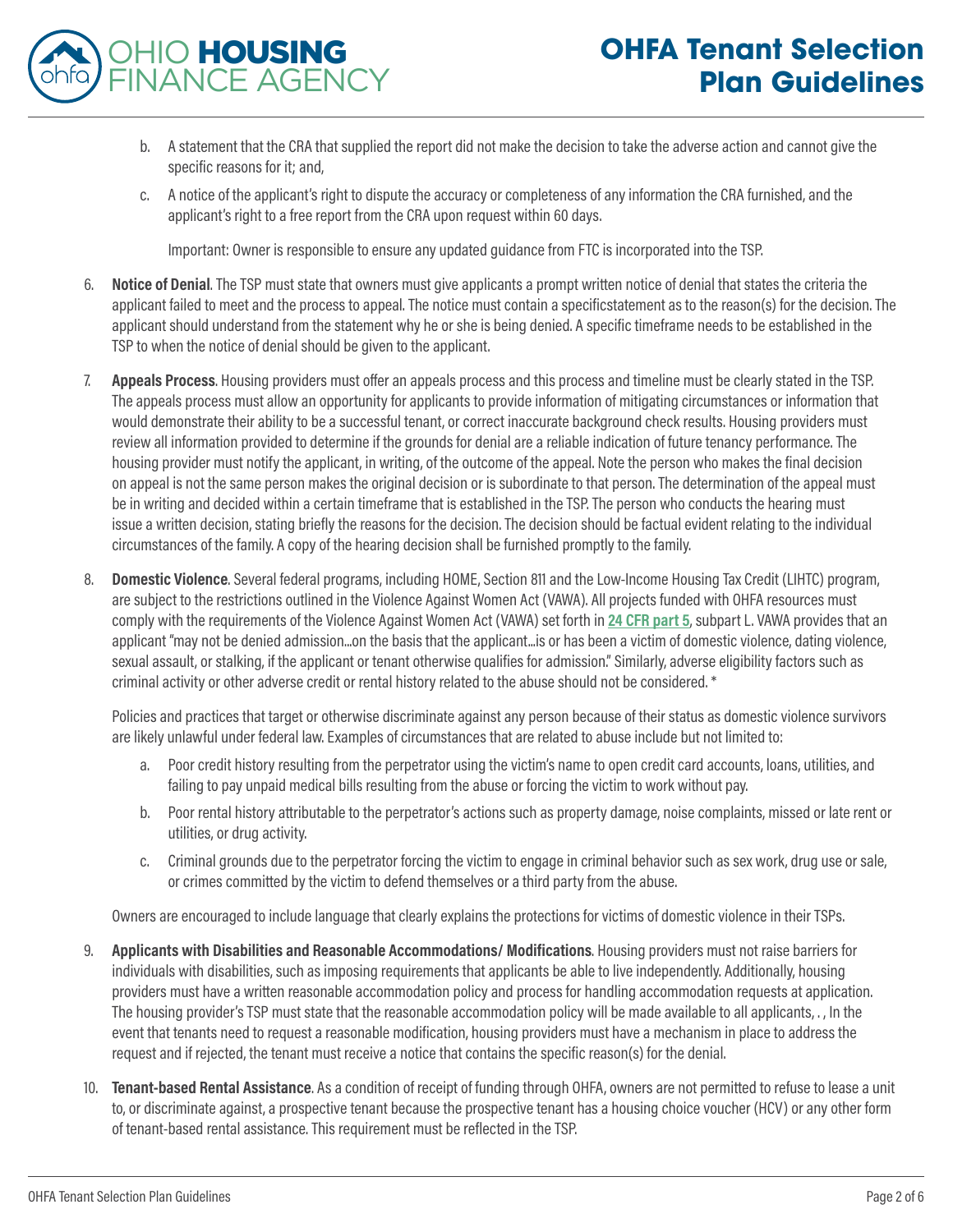## **OHFA Tenant Selection Plan Guidelines**

11. **Supportive Housing**. The TSP must clearly state the intended population for supportive housing units, and if applicable, the referral source for these units. If the Supportive Housing units are targeting people experiencing or at risk of homelessness, referrals should come directly from the County's or Balance of State Region's Coordinated Entry System. Supportive housing programs are intended to house people who often have poor credit histories, poor rental histories, criminal histories, or other barriers that may prevent them from accessing housing. Such programs are successful in serving the people for whom they are designed only when these issues do not raise insurmountable barriers to accessing housing. To the extent permitted by the rules and regulations related to the type of housing, housing providers are encouraged to adopt lenient and flexible criteria regarding these common barriers when creating a TSP. In addition, and in the course of tenant screening, consideration of mitigating factors either before or during an appeals process must also consider the extent to which supportive services will help alleviate the real or perceived risk of the negative screening factors. Further detail on these items are included in the Tenant Screening Criteria section below.

OHIO HOUSING

FINANCE AGENCY

- 12. **Records Retention**. Owners have found it beneficial to track outcomes to help ensure the process is effective for tenant success. To help ensure that tenancy determinations and appeals processes are being conducted in a non- discriminatory manner, housing providers must retain records regarding applicant denials and appeals in addition to tenant records. Housing providers must periodically review such records for consistency and to identify areas where their records retention process could be improved. Records must be kept for a minimum of 3 years or in accordance with landlord-tenant laws as some programs may have longer retention requirements
- 13. **Student Rules**. For a household to be eligible to occupy a LIHTC unit, the household must meet the LIHTC program's student eligibility requirements (**[8823 Guide, Chapter 17](https://www.irs.gov/pub/irs-utl/lihc-form8823guide.pdf#page=154)**). A household comprised entirely of all full-time students (of any age) who attend school at an educational organization is not eligible to occupy a LIHTC unit unless the household meets one of the five exceptions as stated in IRC § 42(i)(3)(D). Owners must include the five LIHTC student rule exceptions in the TSP. Owners must be mindful that the LIHTC student rules are different than the HUD/RD/HOME student rules. If a household has LIHTC and HOME, RD, or Section 8 (HUD), the owner needs to qualify the household under both sets of student rules (**[HUD student rule](https://www.hud.gov/sites/documents/DOC_35645.PDF#page=37)**).Projects funded with HOME/OHTF must also included the HUD student rule exceptions. .
- 14. **Fair-Housing**. The TSP must have policies to Comply with Section 504 of the Rehabilitation Act of 1973, and the Fair Housing Act as amended, and other relevant Civil Rights laws and statutes.
- 15. **Unit Transfer Policy**. The TSP must list the project's unit transfer policy. The policy must address transfers due to reasons such as a change in household size, deeper unit set aside , medical reasons, and accessible unit needs. The policy should also address reasons for transfers such as being over/under housed, fair-housing and VAWA. Transfer fees for residents must not exceed the average out-ofpocket costs to process a unit transfer and may not include expenses to make units ready involved in a transfer. All transfer fees must be reasonable and properly accounted for. An example of an appropriate charge would be tenant-caused damage (in excess of normal wear and tear). An example of what cannot be charged is painting or carpet cleaning, as these are normal costs associated with turning a unit.
- 16. **Criminal Background Screening**. (This section is a mandatory TSP Element for developments funded by OHFA in and after 2020 only. For projects funded prior to 2020, this Element is a recommended best-practice).

As described more fully in the **[Office of General Counsel Guidance on Application of Fair Housing Act Standards to the Use of](https://www.hud.gov/sites/documents/HUD_OGCGUIDAPPFHASTANDCR.PDF)  [Criminal Records by Providers of Housing and Real Estate-Related Transactions](https://www.hud.gov/sites/documents/HUD_OGCGUIDAPPFHASTANDCR.PDF)** published by HUD on April 4, 2016, OHFA suggests TSPs include language that explicitly prohibits the denial of admission, termination of assistance or eviction on the basis of arrest records alone. Additionally, TSPs should state reasonable look-back periods for review of crimes. TSPs should include an individual assessment of each tenant applicant's history and provide the tenant applicant an opportunity to provide mitigating information before denying housing based upon the result of criminal screening. These three items are explained in more detail below.

In 2016, the U.S. Department of Housing and Urban Development (HUD) issued guidance that provides considerations for housing providers related to the use of criminal history in tenant screening and the Fair Housing Act. 8 The HUD issued guidance includes the following considerations, which are relevant to all properties funded by OHFA. Per the 2020-21 OHFA QAP, the TSP must prohibit the denial of admission, provide termination of assistance or eviction based on arrest records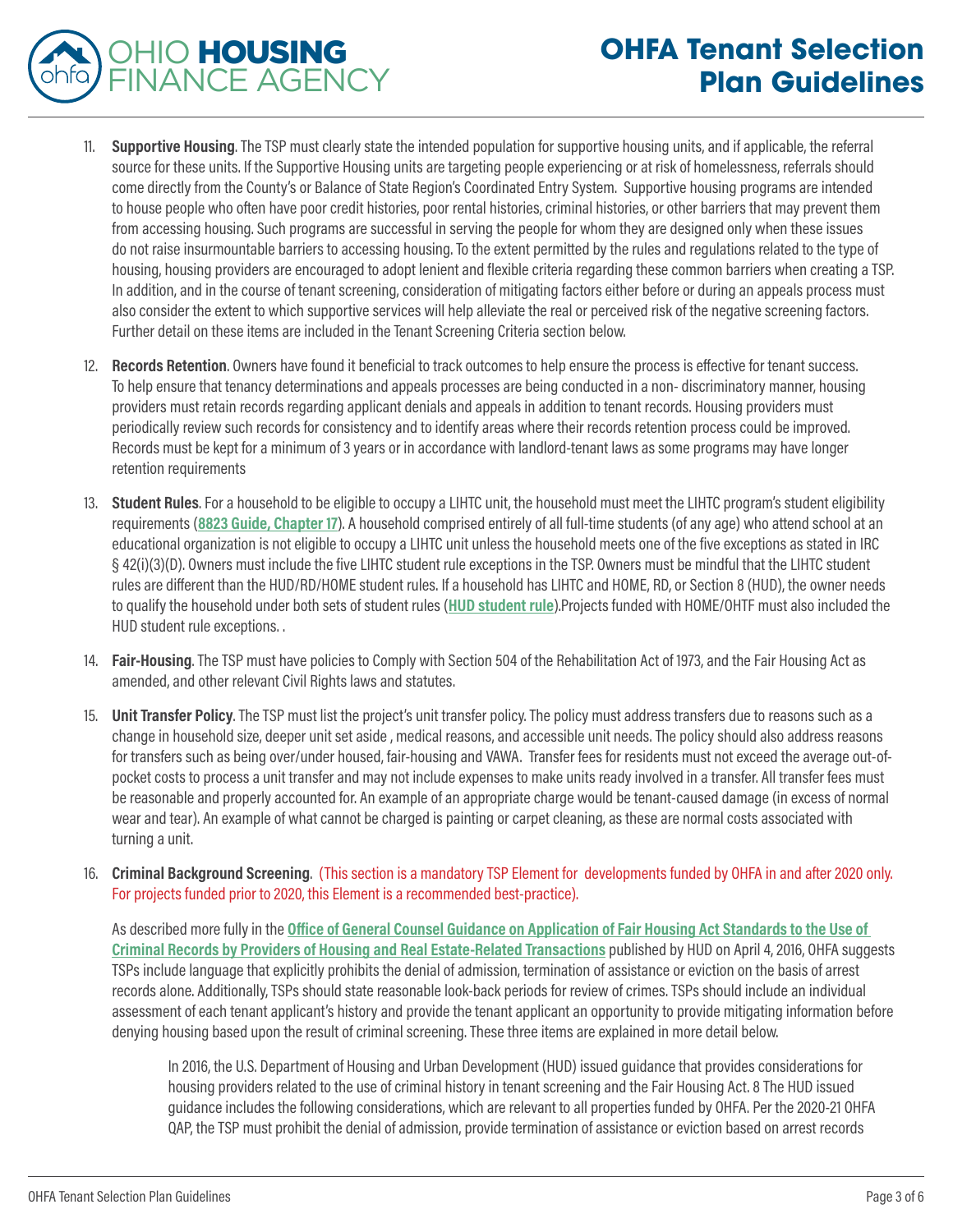## **OHFA Tenant Selection Plan Guidelines**



alone, create reasonable look-back periods for review of crimes, include an individual assessment of each applicant's history and provide the applicant an opportunity to provide mitigating information before denying housing based on upon the result of criminal screening. Owners may also want to reference this model criminal background screening policy which has been promoted as a model policy to comply with HUD's guidance.

- a. **Arrests Records**. HUD makes it clear that a policy that rejects applicants because of arrests (without conviction) is not valid under fair housing laws. The TSP must have the above prohibition clearly stated and clearly connected to arrest records. The language should not be followed or accompanied by additional conditions that ultimately diminish or negate the effect of the prohibition.
- b. **Convictions and Reasonable Lookback Periods**. While a conviction is usually evidence of criminal conduct, HUD states that a housing provider's screening policy cannot simply exclude all applicants with convictions. Instead, in order to avoid liability under fair housing laws, the policy must accurately distinguish between convictions for criminal conduct that indicate a demonstrable risk to tenant safety and/or property and those that do not. HUD recommends a tenant screening policy consider:
	- i. The **nature and severity** of a conviction; and
	- ii. The **amount of time that has passed** since the criminal conduct occurred.

HUD does not define what the reasonable look backs should be, but at minimum they cannot be a lifetime ban. While the TSP may include a prohibition on certain convictions with reasonable look back periods, the presence of a conviction still within the lookback period may not serve as the sole reason for denying someone tenancy. The housing provider must still conduct an individual assessment of the applicant as described in *c. Individual Assessment and Mitigating Factors* below, and provide the applicant an opportunity to provide mitigating information before denying housing based upon the result of the criminal background screening.

c. **Individual Assessment and Mitigating Factors**. Similar to *1. Supplemental Evidence*, the TSP must state that a housing provider will conduct an individual assessment of each tenant applicant's history and provide the tenant applicant an opportunity to provide mitigating information before denying housing based on upon the result of criminal screening.

Relevant individualized evidence might include: the facts or circumstances surrounding the criminal conduct; the age of the individual at the time of the conduct; evidence that the individual has maintained a good tenant history before and/or after the conviction or conduct; and evidence of rehabilitation efforts. Mitigating information does not mean disputing the accuracy of the information in the background check.

The TSP should outline a clear process for how this assessment will be conducted and what information will be considered. The TSP must state that this process will occur **before** denying housing based on the applicant's criminal history- this should occur without the tenant applicant needing to request an individualized assessment or submitting an appeal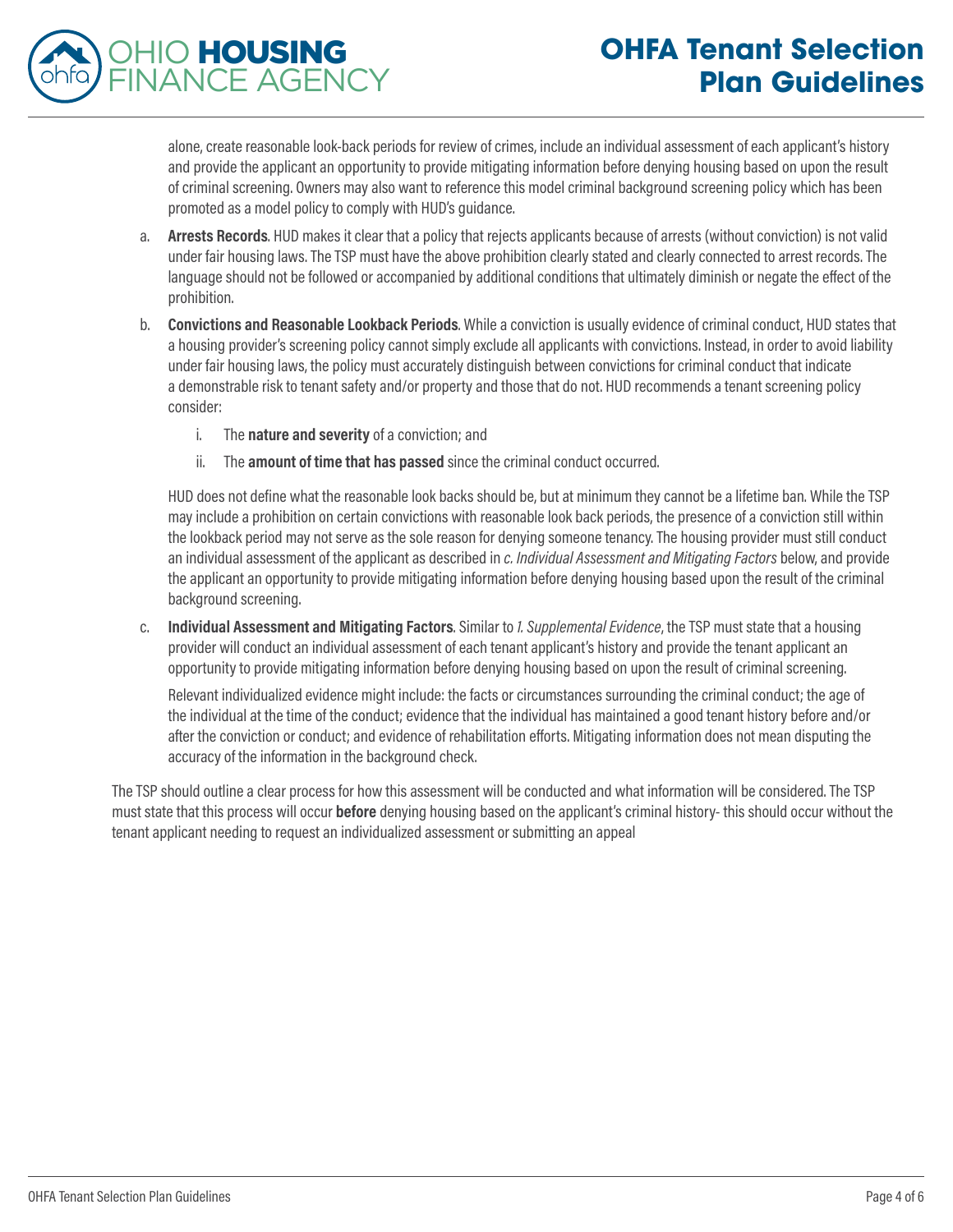

## **TENANT SCREENING CRITERIA**

The following TSP Elements are considered recommended best practices by OHFA and strongly encouraged as part of each Tenant Selection Plan.

Housing providers should be aware of all program and funding source-specific requirements however, as some of the below items may be required as part of a particular program or funding source.

1. **Supplemental Evidence**. For all housing units, the tenant selection plan should state that an applicant can provide additional information with a completed application to explain, justify, or negate the relevance of potentially negative information that may be revealed by screening and that the applicant believes to be relevant to the applicant's predicted performance as a tenant.

The review of this information may occur after reviewing the screening report to assist the owner/agent in considering ALL circumstances related to applicant's history. This information should be evaluated **before a final determination of acceptance or denial of applican**t and must also consider:

- a. The nature and severity of the incidents that would lead to a denial;
- b. The number and type of the incidents;
- c. The time that has elapsed since the date the incidents occurred;
- d. The age of the individual at the time the incidents occurred; and
- e. The extent to which the applicant has taken all reasonable steps to prevent or mitigate any negative history.
- 2. **For all housing units** that are not supportive housing, an owner should apply screening criteria that do not reject an applicant for any of the following reasons:
	- a. Credit history:
		- i. Credit score by itself, though information within a credit report directly relevant to fitness as a tenant can be relied upon by a landlord; or
		- ii. Insufficient credit history, unless the applicant in bad faith withholds credit history information that might otherwise form a basis for denial.
	- b. Rental history:
		- i. An eviction action pursuant to Ohio Revised Codes Chapters 5321 and 1923 if the action:
			- 1. Was dismissed or resulted in a judgment for the applicant before the applicant submits the application;
			- 2. Resulted in a judgment against the applicant that was entered three (3) or more years before the applicant submits the application; or
		- ii. Insufficient rental history, unless the applicant in bad faith withholds rental history information that might otherwise form a basis for denial.
- 3. **Supportive Housing**. For all non 811 or ODMSD supportive housing units (any units with supportive services that are restricted to or set aside to serve households or persons experiencing homelessness or with a disability) TSPs should demonstrate the following:
	- a. Adherence to Housing First principles, including addressing how tenant screening criteria reduces barriers to accessing housing.
	- b. Applicants shall not be screened out based on housing history. This includes eviction history, references from previous landlords and others, as well as money owed to previous landlords or money owed for utilities unless the tenant will be responsible for utilities for the unit and is not able to resolve the issue to set up an account. A recent egregious activity in housing may be considered as a reason for rejection. This includes extremely disruptive behavior to peaceable enjoyment or abusive treatment of other tenants or staff.